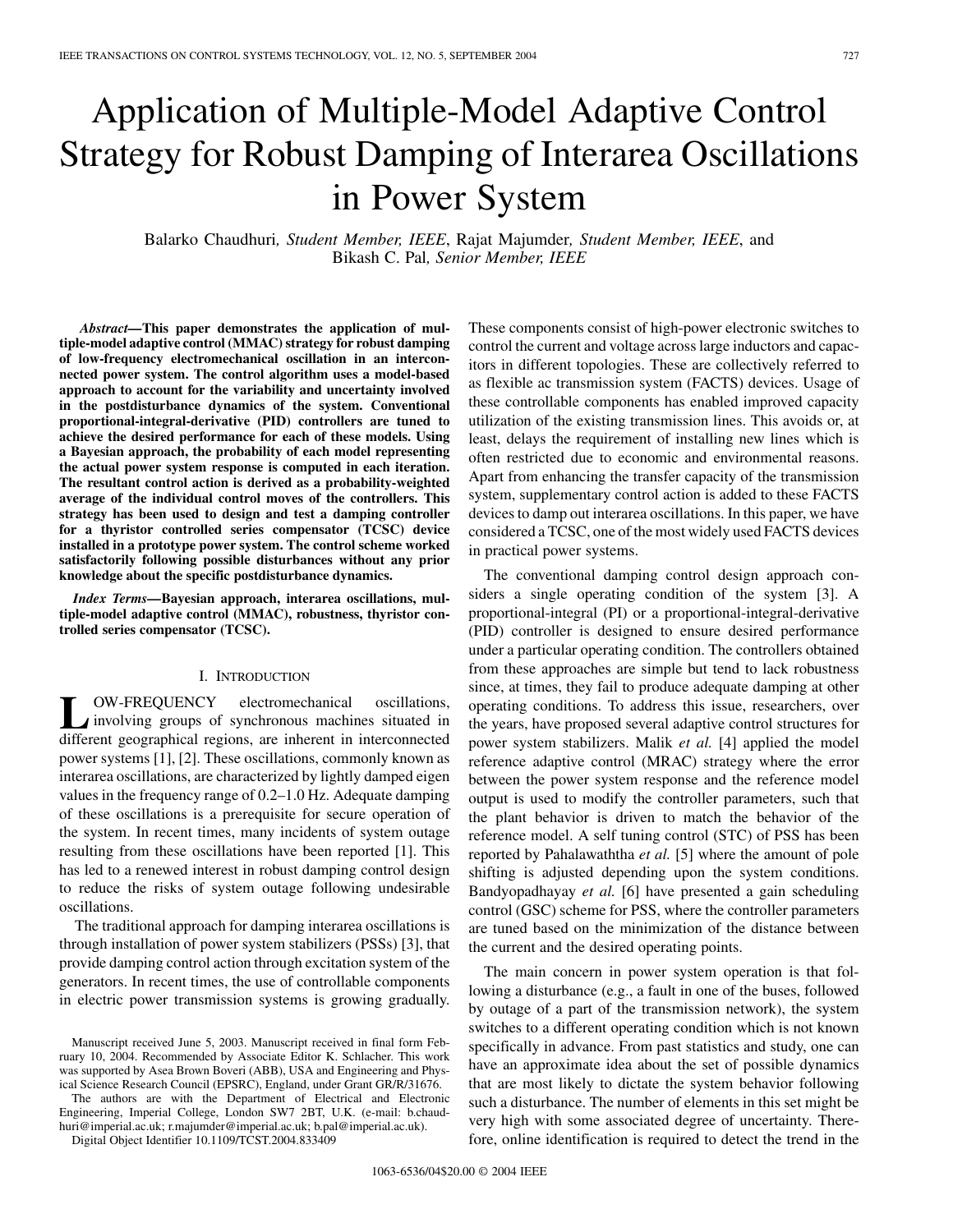postdisturbance dynamic behavior and switch an appropriately weighted combination of pretuned controllers.

One such adaptive algorithm is the multiple-model adaptive controller (MMAC), which was originally introduced by Lainiotis [\[7](#page-8-0)]. Subsequently, it has been used for the control of aircraft [[8\]](#page-8-0) and for regulation of hemodynamic variables [\[9](#page-8-0)], [[10\]](#page-8-0). Our basic motivation for applying this scheme in power system is that it can achieve the desired performance without any requirement to identify the postdisturbance dynamics prior to initiating the control action. The assumption, though, is that the actual system response can be represented by a single or a suitable combination of a finite number of linearized models. For each model, a simple PI or PID controller is designed a priori to meet the specified performance objective. Using a Bayesian approach, the current probability of each model representing the actual system response is calculated, and the results are used to determine the subsequent control moves. The probabilities are computed at every instant improving upon the probability computed from the previous instant [\[11](#page-8-0)]. The control move of an individual controller is assigned a weight based on the probability of that particular model representing the actual response. Thus, at each instant, the resulting control action is the probability-weighted average of the control moves of each controller.

In this paper, a damping control scheme is designed and tested for a TCSC using the MMAC approach. The TCSC is installed in a 4-machine, 11-bus prototype power system [[2\]](#page-8-0). A total of 12 linearized small-signal models are required to span the entire space of anticipated responses of this system. To reduce the computation time, only five most likely models were included in control calculation. We have carried out the simulations under two scenarios. In the first case, the model governing the dominant postdisturbance dynamics was incorporated into the model bank and it was observed that the recursive algorithm could identify that particular model assigning a weight of almost one after a few initial steps. In the second case, the above model and the corresponding controller was deliberately removed from the model bank and it was found that the resultant control action involved a reasonable amount of blending between the remaining controllers depending on the probability of each model being close to the actual system response. In both the cases, interarea oscillations were found to settle satisfactorily.

## II. POWER SYSTEM MODEL

The synchronous generators and their field excitation systems are the two major components of a power system that require detailed dynamic modeling for small signal stability studies. Besides generators and exciters, other components such as the dynamic loads (e.g., induction motor type), controllable devices (e.g., TCSC, PSS), prime-movers etc. require dynamic modeling as well. Different types of models have been reported in the literature for each of the above devices depending upon their specific application [\[3](#page-8-0)], [[12\]](#page-8-0). The power flow in the network is represented by algebraic equations. This gives rise to a set of differential-algebraic equations (DAE) describing the power system behavior. This is standard modeling approach [\[3](#page-8-0)], [\[12](#page-8-0)] for interarea oscillation analysis and subsequent control synthesis. In this section, we briefly describe the governing equations for the specific types of models used in this study for each component.

#### *A. Generator Model*

The generators are represented by subtransient model with four equivalent coils on the rotor. Besides the field coil, there is one equivalent damper coil in the direct axis and two in the quadrature axis. The mechanical input power to the generator is assumed to be constant, obviating the need for modeling the prime-mover. The differential equations governing the subtransient dynamic behavior of each of the generator are given by

$$
\frac{d\delta_i}{dt} = \omega_i - \omega_s \tag{1}
$$
\n
$$
\frac{d\omega_i}{dt} = \frac{\omega_s}{2H} \left[ T_{mi} - D(\omega_i - \omega_s) - \frac{(X''_{di} - X_{lsi})}{(X'_{di} - X_{lsi})} E'_{qi} I_{qi} \right.
$$
\n
$$
- \frac{(X'_{di} - X''_{di})}{(X'_{di} - X_{lsi})} \psi_{1di} I_{qi} - \frac{(X''_{qi} - X_{lsi})}{(X'_{qi} - X_{lsi})} E'_{di} I_{di}
$$
\n
$$
+ \frac{(X'_{qi} - X''_{qi})}{(X'_{qi} - X_{lsi})} \psi_{2qi} I_{di} + (X''_{qi} - X''_{di}) I_{qi} I_{di} \right] \tag{2}
$$

$$
\frac{dE_{qi}}{dt} = \frac{1}{T'_{doi}} \left[ -E'_{qi} - (X_{di} - X'_{di}) \left\{ -I_{di} - \frac{(X'_{di} - X'_{di})}{(X'_{di} - X_{lsi})^2} \right. \right. \\
\times \left. (\psi_{1di} - (X'_{di} - X_{lsi}) I_{di} - E'_{qi}) \right\} + E_{fdi} \right] \tag{3}
$$

$$
\frac{dE'_{di}}{dt} = -\frac{1}{T'_{qoi}} \left[ E'_{di} + (X_{qi} - X'_{qi}) \left\{ I_{qi} - \frac{(X'_{qi} - X''_{qi})}{(X'_{qi} - X_{ls})^2} \right. \right. \times \left. (-\psi_{2qi} + (X'_{qi} - X_{ls}) I_{qi} - E'_{di} \right) \right\} \right]
$$
\n(4)

$$
\frac{d\psi_{1di}}{dt} = \frac{1}{T''_{doi}}[-\psi_{1di} + E'_{qi} + (X'_{di} - X_{lsi})I_{di}] \tag{5}
$$

$$
\frac{d\psi_{2qi}}{dt} = -\frac{1}{T''_{qo}}[\psi_{2qi} + E'_{di} - (X'_{qi} - X_{lsi})I_{qi}]
$$
\n(6)

for  $i = 1, 2, \ldots, m$ , where:

| $\,m$                                            | total number of generators;                      |
|--------------------------------------------------|--------------------------------------------------|
| $\delta_i$                                       | rotor angle;                                     |
| $\omega_i$                                       | rotor angular speed;                             |
|                                                  | transient emf due to field flux-linkage;         |
| $\begin{array}{c} E'_{qi}\\ E'_{di} \end{array}$ | transient emf due to flux-linkage in $q$ axis    |
|                                                  | damper coil;                                     |
| $\psi_{1di}$                                     | subtransient emf due to flux-linkage in $d$ axis |
|                                                  | damper;                                          |
| $\psi_{2qi}$                                     | subtransient emf due to flux-linkage in $q$ axis |
|                                                  | damper;                                          |
| $I_{di}$                                         | $d$ axis component of stator current;            |
| $I_{qi}$                                         | $q$ axis component of stator current;            |
| $X_{di}, X'_{di}, X''_{di}$                      | various reactances along $d$ axis;               |
| $X_{qi}, X'_{qi}, X''_{qi}$                      | various reactances along $q$ axis;               |
| $T_{do}^{\prime}, T_{do}^{\prime\prime}$         | $d$ axis open-circuit time constants;            |
| $T_{ao}^{\prime}, T_{ao}^{\prime\prime}$         | $q$ axis open-circuit time constants.            |
|                                                  | The stator algebraic equations are given by      |

The stator algebraic equations are given by

$$
V_i \cos(\delta_i - \theta_i) - \frac{(X''_{di} - X_{lsi})}{(X'_{di} - X_{lsi})} E'_{qi} - \frac{(X'_{di} - X''_{di})}{(X'_{di} - X_{lsi})} \psi_{1di} + R_{si} I_{qi} - X''_{di} I_{di} = 0
$$
\n(7)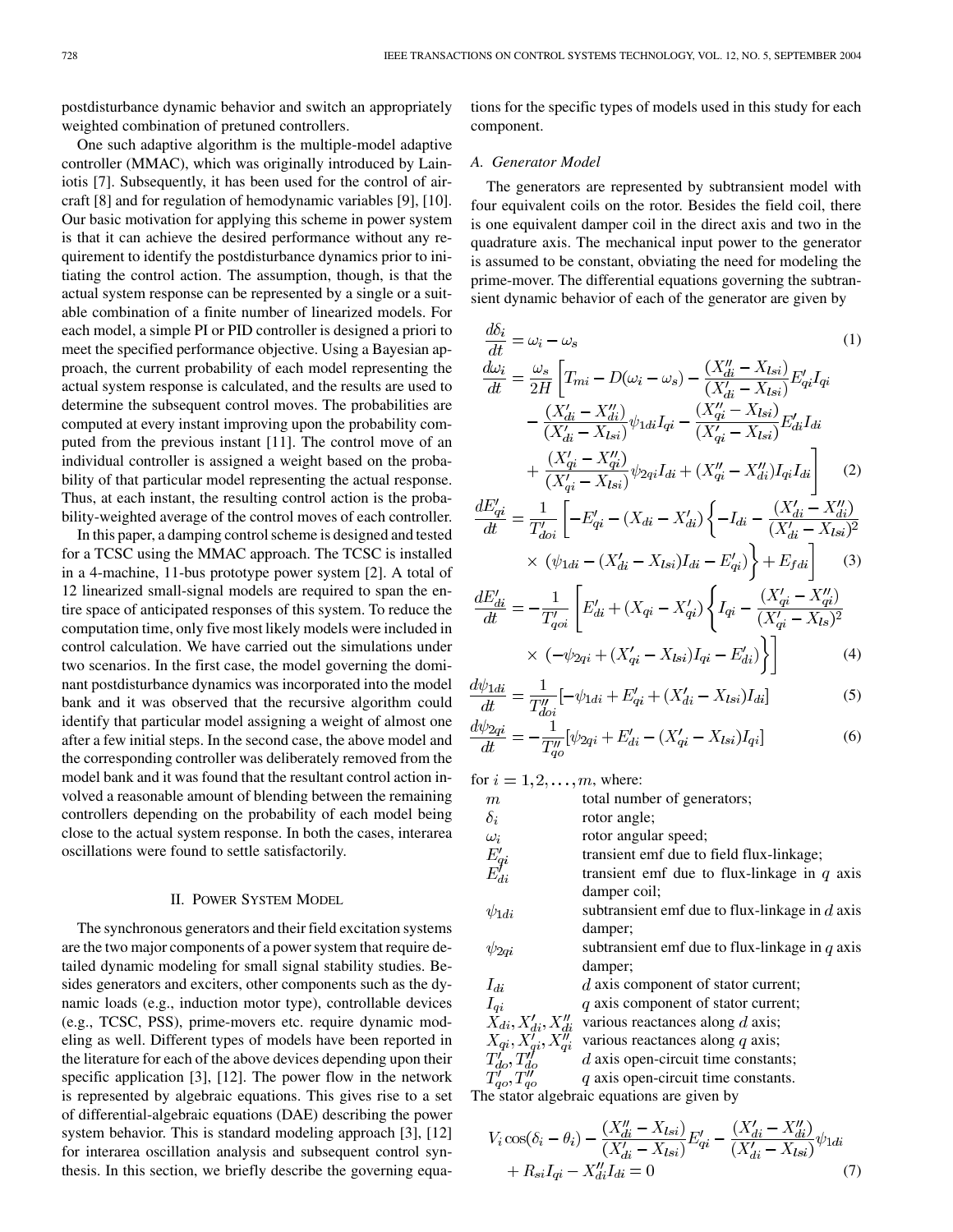$$
V_i \sin(\delta_i - \theta_i) + \frac{(X''_{qi} - X_{lsi})}{(X'_{qi} - X_{lsi})} E'_{di} - \frac{(X'_{qi} - X''_{qi})}{(X'_{qi} - X_{lsi})} \psi_{2qi}
$$
  
- $R_{si} I_{di} - X''_{qi} I_{di} = 0$  (8)

for  $i = 1, 2, \ldots, m$ , where:

 $V_i$ generator terminal voltage;

- $R_{si}$  resistance of the armature;
- $X_{lsi}$  armature leakage reactance.

The notation is standard and follows that in [[12\]](#page-8-0).

#### *B. Exciter Model*

The exciters are represented using the IEEE-DC1A type [\[3](#page-8-0)]. The differential equations governing their behavior are given by

$$
\frac{dV_{tri}}{dt} = \frac{1}{T_{ri}} [-V_{tri} + V_{ti}]
$$
(9)  
\n
$$
\frac{dE_{fdi}}{dt} = -\frac{1}{T_{Ei}} [K_{Ei}E_{fdi} + E_{fdi}A_{ex}e^{B_{ex}E_{fdi}} - V_{ri}]
$$
(10)  
\n
$$
\frac{dV_{ri}}{dt} = \frac{1}{T_{Ai}} \left[ \frac{K_{Ai}K_{Fi}}{T_{Fi}} R_{Fi} + K_{Ai}(V_{refi} - V_{tri}) - \frac{K_{Ai}K_{Fi}}{T_{Fi}} E_{fdi} - V_{ri} \right]
$$
(11)

$$
\frac{dR_{Fi}}{dt} = \frac{1}{T_{Fi}}[-R_{Fi} + E_{fdi}]
$$
\n(12)

for  $i = 1, 2, \ldots, m$ , where:

 $E_{fdi}$  field voltage;

 $V<sub>tri</sub>$  voltage measured at the generator terminal, and the rest of the notation carries their standard meaning [\[12\]](#page-8-0).

#### *C. Network Power Flow Model*

The network power balance equations pertaining to the generator buses are given by

$$
V_i \cos(\delta_i - \theta_i) I_{qi} - V_i \sin(\delta_i - \theta_i) I_{di} - S_{pi} = 0 \quad (13)
$$

$$
-V_i \sin(\delta_i - \theta_i) I_{qi} - V_i \cos(\delta_i - \theta_i) I_{di} - S_{qi} = 0 \quad (14)
$$

where

$$
S_{pi} = \sum_{k=1}^{k=n} V_i V_k [G_{ik} \cos(\theta_i - \theta_k) + B_{ik} \sin(\theta_i - \theta_k)]
$$
  

$$
S_{qi} = \sum_{k=1}^{k=n} V_i V_k [G_{ik} \sin(\theta_i - \theta_k) - B_{ik} \cos(\theta_i - \theta_k)]
$$

for  $i = 1, 2, ..., m$ .

Power balance equations for the nongenerator buses are given by

$$
P_{Li} + \sum_{k=1}^{k=n} V_i V_k [G_{ik} \cos(\theta_i - \theta_k) + B_{ik} \sin(\theta_i - \theta_k)] = 0
$$
\n(15)

$$
Q_{Li} + \sum_{k=1}^{k=n} V_i V_k [G_{ik} \sin(\theta_i - \theta_k) - B_{ik} \cos(\theta_i - \theta_k)] = 0
$$
\n(16)

for  $i = m + 1, \ldots, n$ , where, n is the total number of buses in the system. The equations governing the machine, exciter, net-



Fig. 1. Small-signal dynamic model of TCSC.



Fig. 2. Study system.

work power-flow, and TCSC models were linearized about the normal operating condition to produce a linear dynamic model for eigen-analysis and control design.

## *D. TCSC Model*

A TCSC is a capacitive reactance compensator which consists of a series capacitor bank shunted by a thyristor controlled reactor (TCR) in order to provide a smoothly variable series ca-pacitive reactance [[13\]](#page-8-0). When the TCR firing angle is  $180^\circ$ , the reactor becomes nonconducting and the series capacitor has its normal impedance. As the firing angle is advanced from  $180^\circ$  to less than 180°, the capacitive impedance increases. At the other end, when the firing angle is  $90^\circ$ , the reactor become fully conducting and the TCSC helps in limiting the fault current [\[13](#page-8-0)]. The control over firing angle produces a variable effective capacitance, which partly compensates for the transmission line inductance and thereby, controlling the power flow through the line. The control action of the TCSC is expressed in terms of its percentage compensation  $k_c$ , defined as  $k_c = (X_C)/(X_L) \times$ 100% where  $X_L$  is the reactance of the line and  $X_C$  is the effective capacitive reactance offered by the TCSC. Continuous control over  $k_c$  enables the power flows to be changed in such a way that thermal limits are not exceeded, stability margins are increased, losses minimized, contractual requirements fulfilled, etc., without violating economic generation dispatch schedule [\[14](#page-8-0)]. The dynamic characteristics of a TCSC is modeled by a single time constant  $(T_{\text{tesc}})$  representing the response time of the TCSC control circuit as follows:

$$
\frac{d}{dt}\Delta k_c = \frac{1}{T_{\text{tesc}}}(-\Delta k_c + \Delta k_{c-\text{ref}} + \Delta k_{c-ss}).\tag{17}
$$

Reference input  $\Delta k_{c-{\text{ref}}},$  in Fig. 1, is set to a point controlling the steady-state power flow, while the supplementary input  $\Delta k_{c-ss}$  is controlled to damp out interarea oscillations.

#### III. STUDY SYSTEM

The MMAC scheme was tested on the 4-machine, 11-bus study system, shown in Fig. 2. This system is considered as one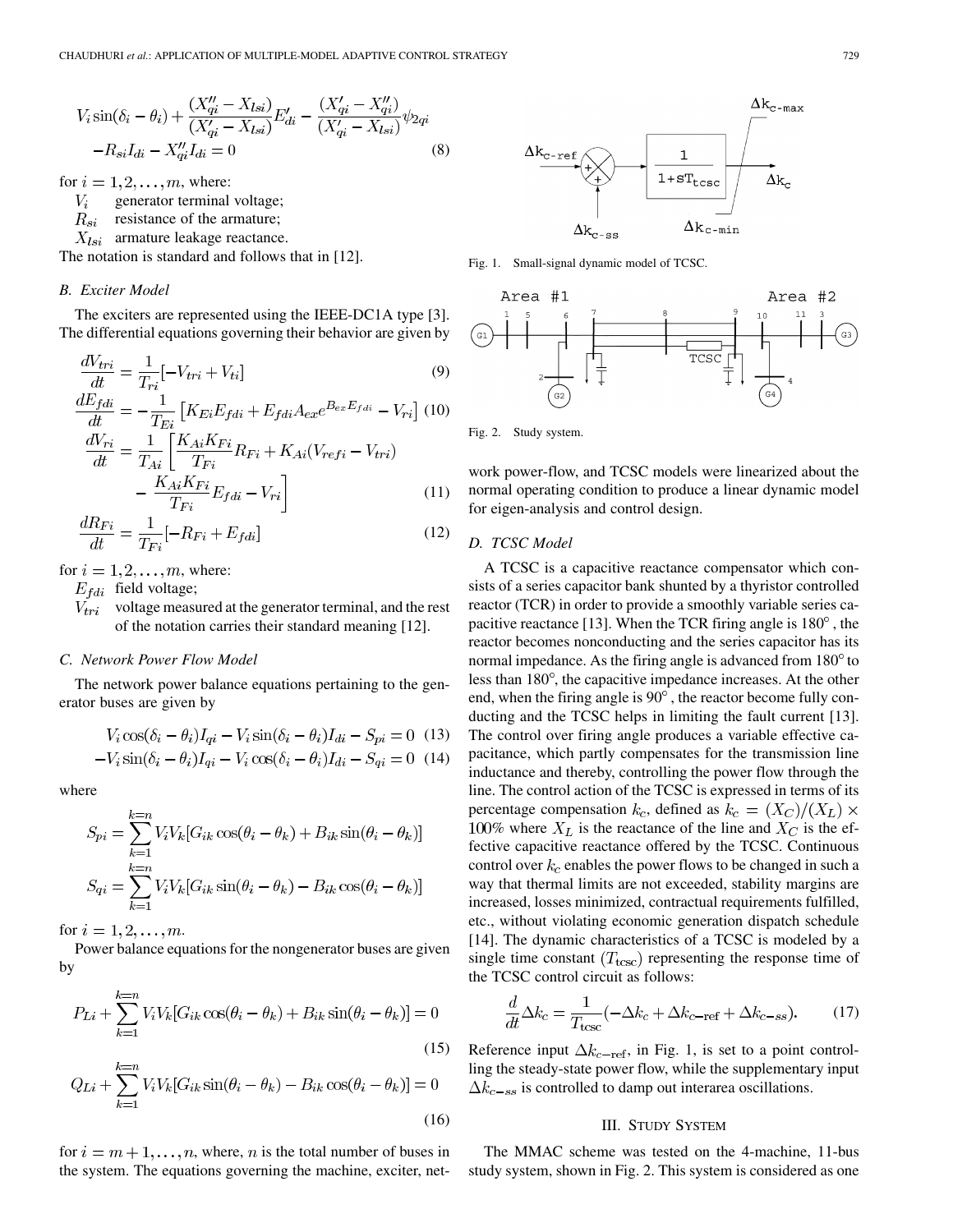DOMINANT MODES OF OSCILLATION OF THE STUDY SYSTEM

| Mode       | Damping ratio | Frequency (Hz) |
|------------|---------------|----------------|
| Inter-area | 0.0129        | 0.6308         |
| Local      | 0.0809        | .0813          |
| Local      | 0.0789        | - 1159         |

TABLE II OPERATING CONDITIONS USED IN MODEL BANK

| Model | Tie-line flow (MW) | Outage of line |  |
|-------|--------------------|----------------|--|
|       | 400                | No outage      |  |
|       | 400                | $1 - 8$        |  |
|       | 400                | 8-9            |  |
|       | 300                | No outage      |  |
|       | 500                | No outage      |  |

of the benchmark models for performing studies on interarea oscillation because of its realistic structure and availability of system parameters [[2](#page-8-0)], [\[3](#page-8-0)]. All the four generators are represented using subtransient model with DC (IEEE-DC1A type) exciters, as described in the previous section. The detailed dynamic data for the system can be found in [[3\]](#page-8-0). The system consists of two areas connected by a weak transmission corridor. To enhance the transfer capability of the corridor, a TCSC is installed in one of the lines connecting buses #8 and #9, as shown in Fig. 2. From the transfer capacity enhancement point of view, the percentage compensation  $k_c$  of the TCSC is set to 10%. A maximum and minimum limit of 50% and %1, respectively, is imposed on the dynamic variation of  $k_c$ . Under normal operating condition, the power flow from area #1 to area #2 is 400 MW. The result of eigen value analysis for this base case, displayed in Table I, shows the presence of one lightly damped interarea mode and two local modes of oscillation [\[2](#page-8-0)]. Due to this lightly damped mode, there would be interarea oscillations following a disturbance in the system. The objective, therefore, is to design a damping control scheme for the TCSC to mitigate these unwanted oscillations. Moreover, the control action should be robust with respect to varying operating conditions. The real power flow in the line connecting buses #10 and #9 was chosen as the feedback stabilizing signal for the controller since the interarea mode was found to be highly observable in this measured signal.

#### IV. MODEL BANK

A total of 12 linearized small-signal models were required to span the entire space of anticipated response of the system following a disturbance. Disturbances include either a fault in a bus rendering outage of a line or a sudden change in power flow through the key tie-lines or a change in the nature of the loads etc. Corresponding to each of these postdisturbance operating conditions, different linearized models of the system were obtained. Ideally, each one of them should have been included in the model bank. However, to reduce computation time, only the five most probable models, in terms of their likelihood to represent the actual system response, were used. The operating scenarios and corresponding model identifiers are summarized in Table II. Model #1 is for the nominal operating condition with 400 MW power transfer through the corridor and all the tie-lines



Fig. 3. Schematic of MMAC strategy.

in place. Model #2 reflects the situation with one of the tie-lines between buses #7 and #8 switched off. Model #3 corresponds to outage of one of the tie-lines connecting buses #8 and #9. In both the above cases, the tie-line power flow were assumed to remain unchanged at 400 MW. Two different tie-line power flows of 300 MW and 500 MW between area #1 and area #2 were represented by models #4 and #5, respectively, with all the tie-lines in place. Throughout the rest of the paper, the model identifiers described in Table II have been used to refer to the specific models.

## V. OVERVIEW OF MMAC STRATEGY

A schematic overview of the conventional MMAC scheme is given in Fig. 3. The recursive algorithm uses a bank of linearized plant models to capture the possible system dynamics following a disturbance. One separate controller  $k$  is designed and tuned, a priori, based on each model  $k$  from the model bank. At each simulation step, the actual plant response is compared with the response of the linearized models which are driven by the same control input. The differences in the response of each model with respect to the actual system response is used to generate individual model residuals. Using these residuals, the probability of each model representing the actual system response is computed. Based on the probabilities, suitable weights are assigned to individual control moves such that the less probable models carry less weight. This ensures that the controllers designed for less probable models influence the final control move to a lesser extent. The resultant control action is, thus, a probability weighted average of the control moves of each individual controller. At each stage of the recursive algorithm, primarily two tasks are performed, i.e., calculation of probability using a Bayesian approach and assigning suitable weights based on the value of probability.

#### *A. Calculation of Probability: Bayesian Approach*

The recursive Bayes theorem is used for computing the probability of each model in the bank. The theorem calculates the conditional probability of the  $i$ th model in the model bank being the true model of the plant given this population of model. The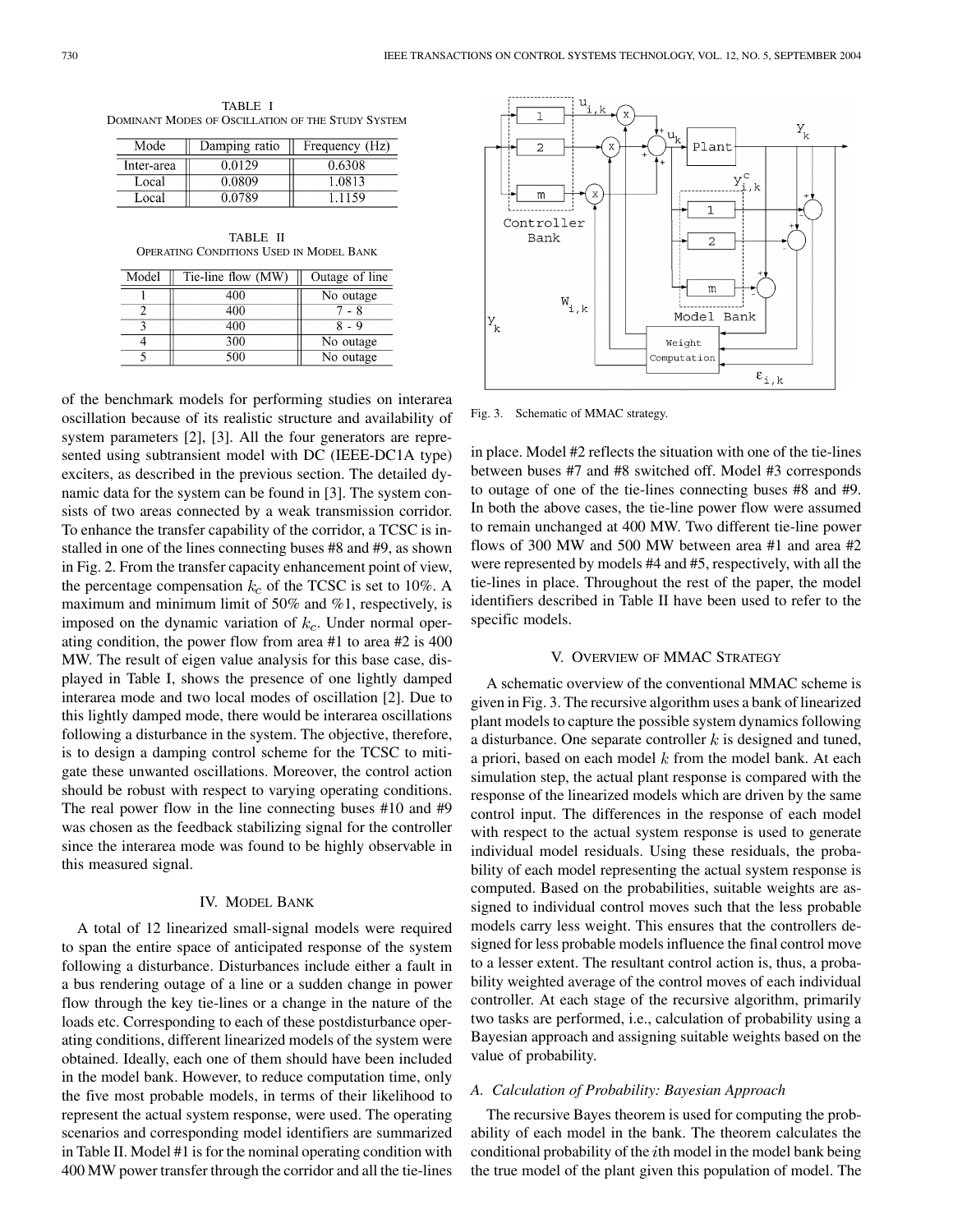probabilities are assumed to be stochastic and Gaussian in nature, and thus, take a form of the exponential of the negative square of the residuals  $[11]$  $[11]$ . At the kth step, the probability for the  $i$ th model is calculated as

$$
p_{i,k} = \frac{\exp\left(-\frac{1}{2}\varepsilon_{i,k}^T C_f \varepsilon_{i,k}\right) p_{i,k-1}}{\sum_{j=1}^N \exp\left(-\frac{1}{2}\varepsilon_{j,k}^T C_f \varepsilon_{j,k}\right) p_{j,k-1}}
$$
(18)

where

$$
\varepsilon_{i,k} = y_k - y_{i,k}^c \tag{19}
$$

is the error or model residual at the current step.  $N$  denotes the total number of models in the model bank and  $C_f$  is the convergence factor that is used to tune the rate of convergence of the probabilities. Large values of  $C_f$  will magnify the model residuals and cause an acceleration of convergence to a single model. The recursion is initialized by assigning equal probability  $(1/N)$  to all the models in the bank. At each iteration, new probabilities are calculated improving upon the probability computed at the previous iteration. One major advantage is that this algorithm is computationally inexpensive. An additional benefit is that the poor models are rejected exponentially and thereby allowing to have a widely varying set of models without necessarily leading to a large drop in controller performance, even during the initial stages [\[15](#page-8-0)].

To summarize, for a given set of models, the above algorithm recursively determines the probability that the  $i$ th model is the true plant model. The computation is based on the present model residuals with respect to the actual system response and the previous probabilities for each model [\[11](#page-8-0)].

#### *B. Calculation of Weights*

Based on the probability of individual models, calculated during each recursive step, suitable weights are assigned to the control moves of each of the controllers. The model with a higher probability is assigned a higher weight and vice versa. One of the feature of this Bayesian approach is that it can only assume a steady-state probability of either zero or one and consequently, the algorithm converges to a single model. However, due to the uncertainties associated with a practical power system, it is unlikely that any single model in the model bank would be exactly equivalent to the system under control, and hence, proper blending of control action is often required. Models attaining a probability of zero cannot enter the subsequent recursions, and hence, an artificial cutoff  $\beta_{\text{min}}$  is used to keep them alive. At the kth step, the *i*th model is assigned a weight  $W_{i,k}$  such that

$$
W_{i,k} = \begin{cases} \frac{p_{i,k}}{\sum_{j=1}^{N} p_{j,k}} & \forall p_{i,k} > \beta_{\min} \\ W_{i,k} = 0 & \forall p_{i,k} < \beta_{\min} \end{cases}.
$$
 (20)

For models with  $p_{i,k} < \beta_{\min}$ , the probability is reset to  $p_{i,k} =$  $\beta_{\text{min}}$  and these models are then excluded from being weighted. At the  $k$ th iteration, the resulting probability-weighted control move is computed as

$$
u_k = \sum_{j=1}^{N} W_{j,k} \cdot u_{j,k}.
$$
 (21)



Fig. 4. Frequency response of the plant.



Fig. 5. Frequency response of the controller.

#### VI. CONTROL TUNING AND ROBUSTNESS TESTING

The first step toward the implementation of the MMAC scheme is to design and tune the controllers for the five linearized system models, described in Section IV. The order for each of these plant models was 41. To facilitate control design, the nominal plant was reduced to third-order equivalents without loosing much of the relevant information in the frequency range of interest (0.1–1.0 Hz), as illustrated in Fig. 4. To improve the damping ratio of the critical interarea mode, a simple PID controller, as shown in Fig. 5, was designed for the reduced plant model using the conventional gain-margin and phase margin based techniques [[16\]](#page-8-0). The controller gain required additional tuning to meet the specified closed-loop performance criteria. In this case, the criterion was to achieve a closed-loop damping ratio of 0.25 for the interarea mode under all operating conditions. A damping ratio of 0.25 generally ensures, in the experience of the authors, satisfactory settling of interarea oscillations within 10 s, a criterion followed by the power system utilities [[1\]](#page-8-0). The controller gains were adjusted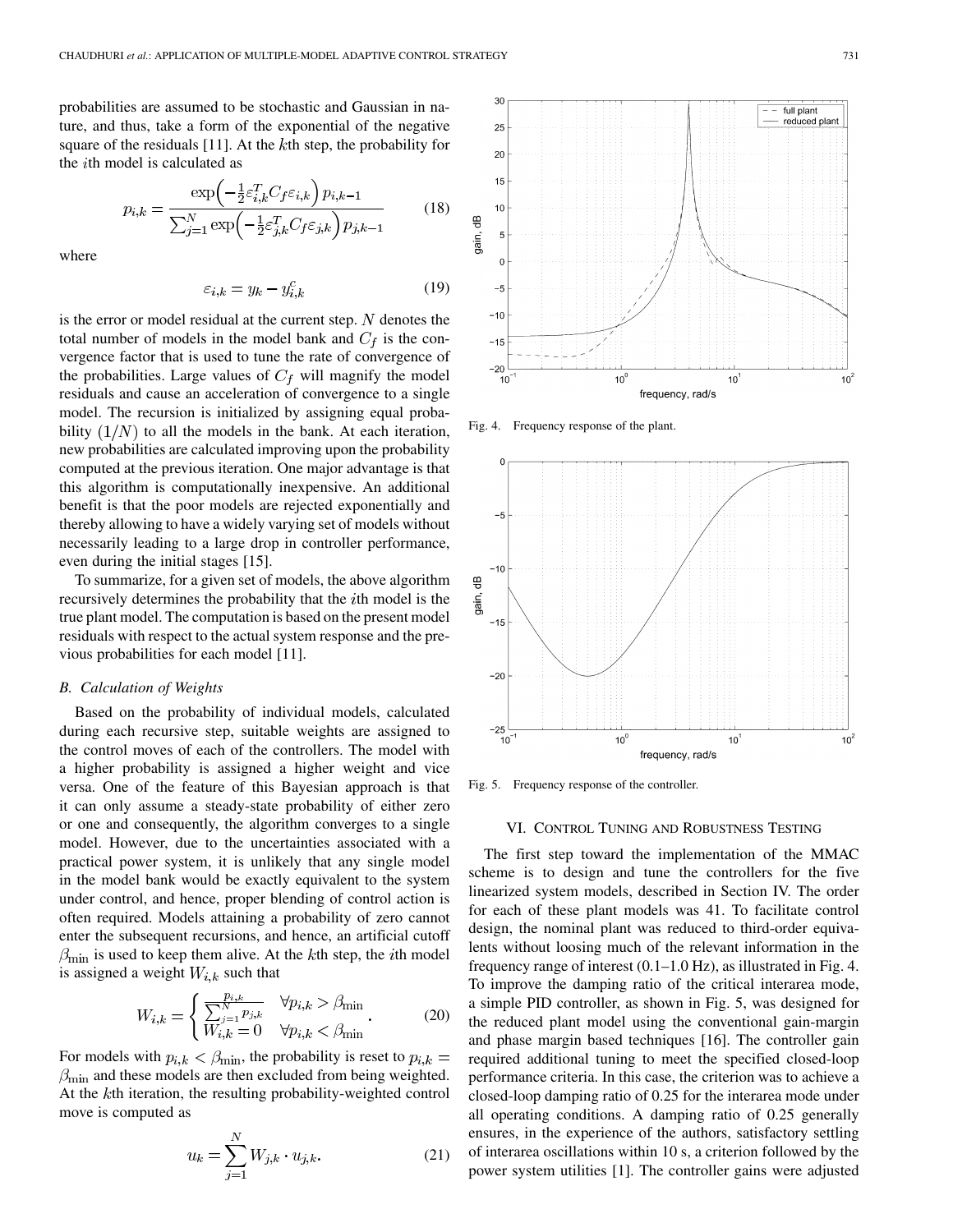TABLE III CLOSED-LOOP DAMPING RATIO OF THE INTERAREA MODE FOR DIFFERENT MODELS AND CONTROLLERS

| Controller | Model No. |          |          |      |          |  |
|------------|-----------|----------|----------|------|----------|--|
| No.        |           |          |          |      |          |  |
|            | 0.25      | 0.23     | unstable | 0.17 | unstable |  |
|            | 0.26      | 0.25     | unstable | 0.18 | unstable |  |
|            | 0.16      | 0.15     | 0.25     | 0.11 | 0.22     |  |
|            | unstable  | unstable | unstable | 0.25 | unstable |  |
|            | 0.18      | 0 17     | 0 27     | 0.12 | 0.25     |  |

individually for each model, using root locus techniques to achieve a damping ratio of 0.25 for the interarea mode i.e., the controller  $k$  was tuned so as to ensure a closed-loop interarea mode damping ratio of 0.25 for model  $k$ . However, this did not necessarily ensure that satisfactory damping ratios would be preserved using controller  $k$  for models other than  $k$ . In fact, it is clear from Table III that in certain cases, either the system becomes unstable or the damping ratio is below the acceptable limit. For the cases marked as "unstable" in Table III, the damping ratio for the interarea mode was acceptable, but some of the other modes incurred negative damping ratios. If the controllers were tuned to obtain a less conservative damping ratio of 0.15 instead of 0.25, then the instabilities could be avoided in some cases, but some of the damping ratios under certain operating conditions went below 0.1, which is not acceptable for secure operation of the power system. It is to be noted that although the above discussion is specific to this particular test system, it still represents the general lack of robustness of the conventionally tuned controllers under different operating conditions encountered in a practical power system.

# VII. TEST CASES

It is clear from the results shown in Table III that a conventional controller  $k$ , designed, and tuned on the basis of model  $k$ , is not necessarily guaranteed to meet the desired performance specification for other models. Therefore, some mechanism needs to be devised for online identification of the unknown dominant dynamics following a disturbance and switch to an appropriately weighted combination of the controllers. Two situations can arise considering the uncertainty involved in a practical power system and the limit on the number of models that can be included in the model bank from computational complexity point of view. In one case, the model corresponding to the dominant postdisturbance dynamics is likely to be present in the model bank, wherein, the scheme should pick up the controller corresponding to that model with maximum weight. In the other case, the model representing the dominant postdisturbance dynamics is less likely to be present in the model bank, wherein, the scheme should be able to ensure proper blending between the control moves of the existing controllers and achieve the desired performance criteria. These two test cases have been treated separately in this paper and are elaborated in the following sections.

# *A. Test Case I*

For this test case, a three-phase-line-to-ground fault was simulated at bus #8 for 80 ms, followed by opening of one of the



Fig. 6. Variation of the computed weights.

tie-lines connecting buses #7 and #8, see Fig. 2. From Table II, it can be seen that the dynamics corresponding to this particular postdisturbance situation is captured in model #2. All the five models, including model #2, were kept in the model bank and the corresponding controllers in the controller bank. The objective was to see whether and how quickly could the adopted MMAC algorithm identify the dominant postdisturbance dynamics and switch the appropriate controller to achieve the desired performance.

## *B. Test Case II*

For this test case, the same disturbance, as described before, was considered. Due to the uncertainty involved in a practical power system, it is unlikely that any single model in the model bank would be the exact equivalent of the system under control. Moreover, due to computational constraints, only a few out of the large number of possible models can be included in the model bank. To replicate these two likely situations, model #2 and the corresponding controller #2 were deliberately removed from the respective banks. The idea was to validate whether a blended version of the remaining control moves is able to achieve the desired performance in the absence of the actual controller. This would demonstrate the ability of the MMAC algorithm to pick up a proper blend of the relevant postdisturbance dynamics to closely mimic the actual system response.

# VIII. CHOICE OF CONVERGENCE FACTOR AND ARTIFICIAL CUTOFF

Two of the most important factors influencing the success of a MMAC scheme are the proper choice of the convergence factor  $C_f$  and the artificial cutoff  $\beta_{\text{min}}$ , described in (18) and (20), respectively. The choice, of course, is very much dependent on the specific system to be controlled and the design of the model banks. Although there are no hard and fast rules for choosing these parameters, a general guideline can be presented. Fig. 6 shows the variation of the computed weights with time for some selected values of  $C_f$  and  $\beta_{\text{min}}$ . It can be seen that with increasing value of  $C_f$ , the poor models are rejected quickly,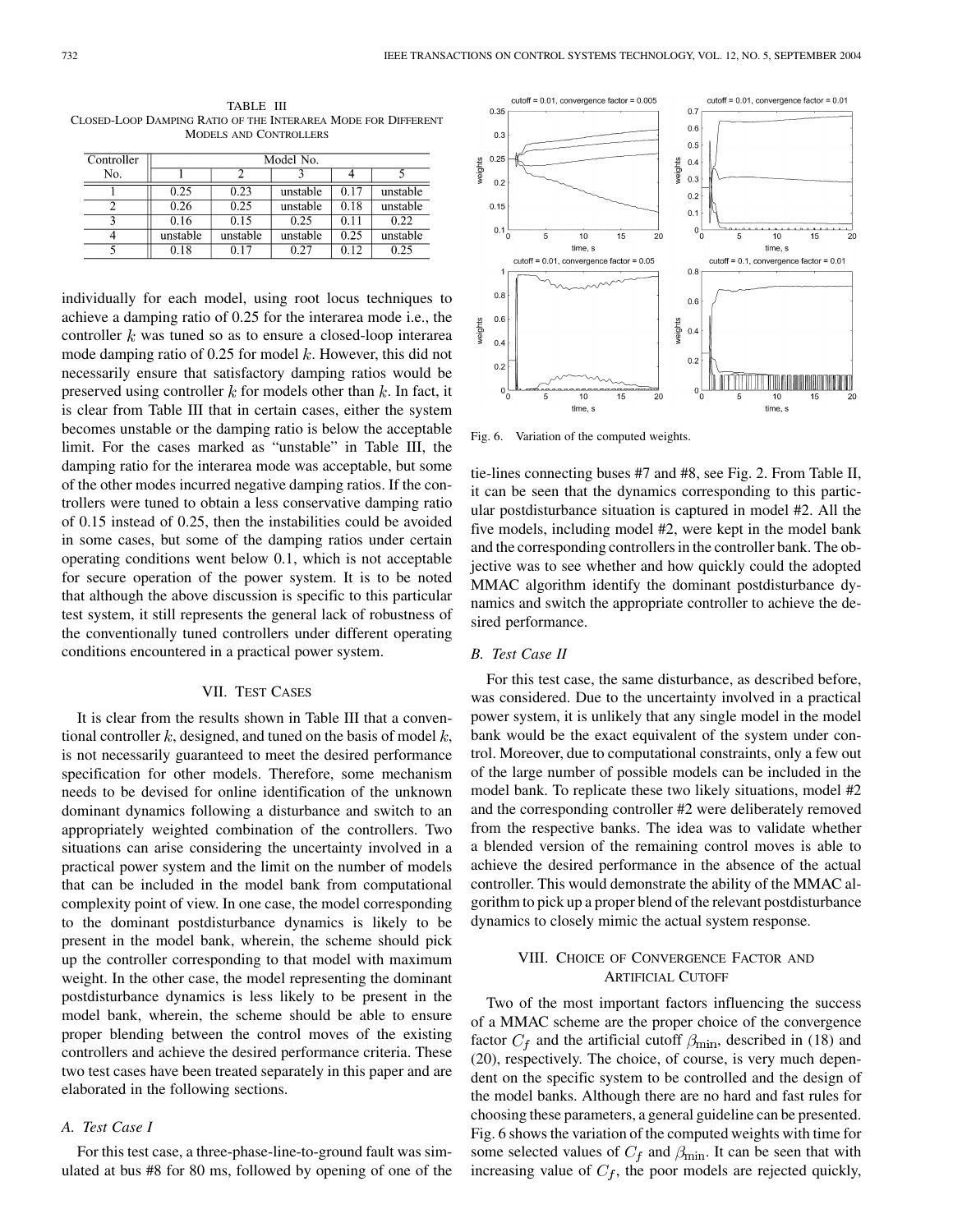

Fig. 7. Test case I. Variation of the weights corresponding to each model.

whereas lower values of  $C_f$  help blending. Higher values of the cutoff  $\beta_{\text{min}}$ , on the other hand, retain even the least probable models to help blending. If there is a high chance that the postdisturbance behavior would be dominated by one of the models in the model bank, then it is preferable to use a high value of  $C_f$ to quickly reject the unwanted models and a low value of  $\beta_{\text{min}}$  to prevent them from being retained during recursion. For a practical power system, this might not always be the relevant scenario. In practice, the number of probable models is too large for them all to be included in the model bank, avoiding the computational constraints. Moreover, due to the uncertainties involved in the parameters, it is unlikely that any single model in the model bank would be exactly equivalent to the system under control. The calculated values of model residuals during the initial stages might be misleading in the sense that the dynamics of the system during the fault is often completely different from that during the postfault situation. Therefore, instead of quickly rejecting the majority of the models based on the initial model residuals, blending is preferred by using lower values of  $C_f$  and higher values of  $\beta_{\text{min}}$ .

# IX. SIMULATION RESULTS

The simulations were performed in the *Simulink* environment of *Matlab* using a step-size of 1 ms and fourth–order Runge–Kutta solver. The results are separately presented for the two test cases.

## *A. Test Case I*

The results of the time domain simulation for test case I are shown in Figs. 7–10. Here, the linearized model of the power system corresponding to the postdisturbance situation (model #2) was considered to be present in the model bank. As a result, the residual for model #2 starts decreasing after few initial recursive steps and consequently the weight corresponding to this model goes up and attain a steady-state value of almost one, see Fig. 7. Our objective, in this case, is to demonstrate the ability of the MMAC scheme to identify the unknown dynamics and switch to the proper controller. This is why a rel-



Fig. 8. Test case I. Dynamic response of the system.



Fig. 9. Test case I. Power flow between buses #10 and #9.



Fig. 10. Test case I. Response of the controller.

atively high magnitude of 0.05 is chosen for the convergence factor  $C_f$  to quickly reject the unwanted models. Also, the ar-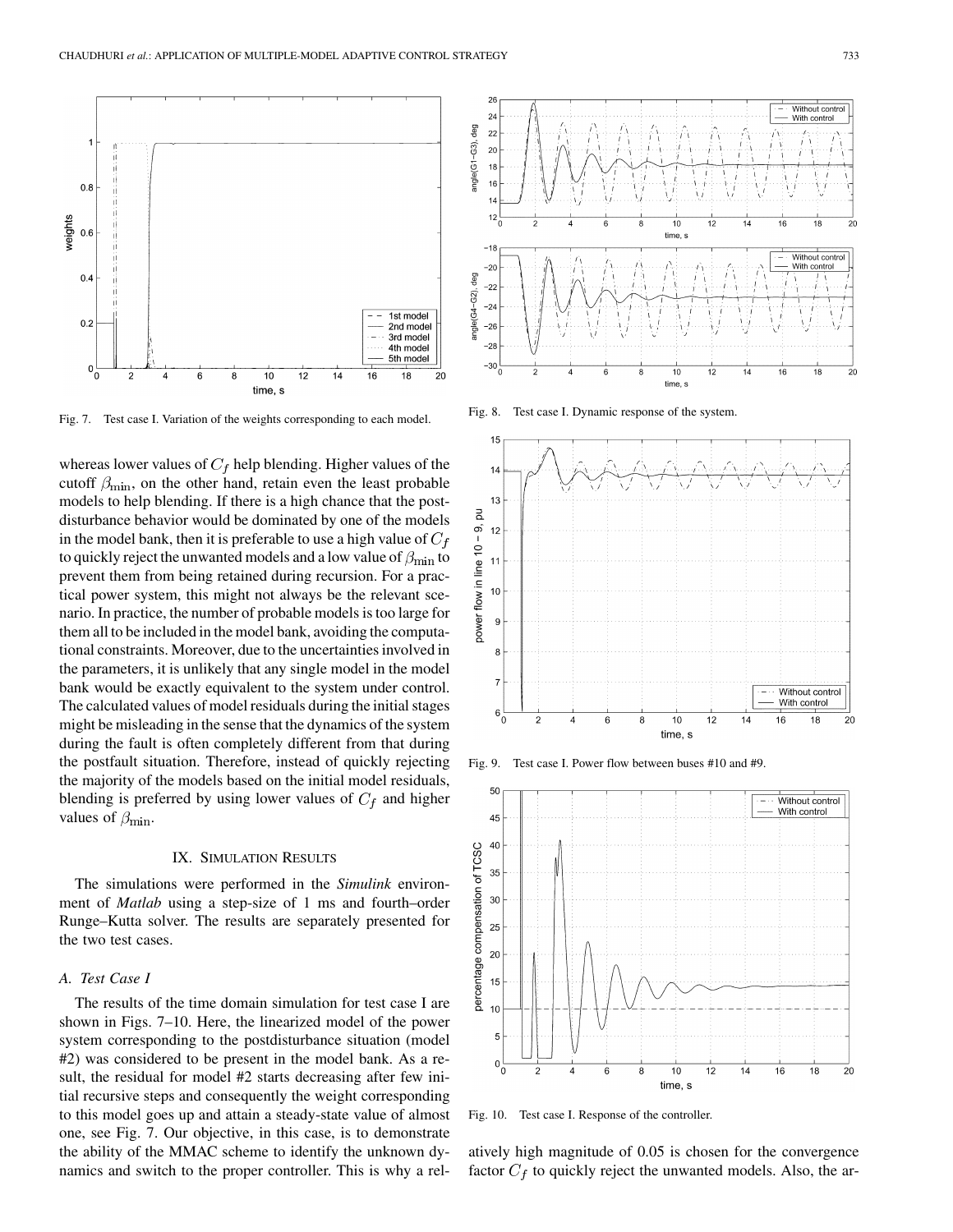

Fig. 11. Test case II. Variation of the weights corresponding to each model.

tificial cutoff  $\beta_{\text{min}}$  is kept to a small value of 0.001 to avoid retaining these unwanted models during subsequent recursive steps. If more blending is desired, both  $\beta_{\text{min}}$  and  $C_f$  can be adjusted accordingly, as illustrated in the previous section.

Fig. 8 depicts the dynamic behavior of the system in response to the disturbance described in Section VII-A. The displays show the relative angular separation between machines #G1, #G4, and #G3, #G2. Interarea oscillation involves a group of machines in one area swinging against a group in another area and is, therefore, mostly manifested in these particular relative angular differences. It can be seen that the lightly damped oscillations are settled in 10–12 s in the presence of the applied control scheme. Power flow between buses #10 and #9, shown in Fig. 9, also settles within the stipulated time-frame. The sharp fall in the magnitude of power flow, just after 1s, is due to the inception of the fault which gets cleared after 80 ms. Fig. 10 shows the resultant control action, which is dominated by the response of controller #2, due to its higher weight, as shown in Fig. 7. The simulation results illustrate that the MMAC scheme is able to identify the predominant postdisturbance dynamics and switch the proper controller without any prior knowledge about the specific operating condition by using online recursive calculation of model probabilities and associated weights.

# *B. Test Case II*

The results of the time domain simulation for test case II are shown in Figs. 11–14. Contrary to the previous case, the linearized model (model #2) of the power system governing the postdisturbance dynamics and the corresponding controller (controller #2), was intentionally removed from the model bank. As a result, none of the model weights attains steady-state value of almost one, unlike the previous case, see Fig. 11. After a few recursive steps, during which the trend is not very clear, it can be seen that the dynamics are governed primarily by models #4, #1, and #5, in that order. The amount of blending can be adjusted by changing  $C_f$ , and/or  $\beta_{\min}$ . In this case, the value of  $C_f$  was chosen to be relatively low (0.01) as the chances of converging to a single model is less. Also, the magnitude of the artificial cutoff  $\beta_{\text{min}}$  was increased to 0.01 to retain even the least prob-



Fig. 12. Test case II. dynamic response of the system.



Fig. 13. Test case II. Power flow between buses #10 and #9.



Fig. 14. Test case II. Response of the controller.

able models. Fig. 12 exhibits the dynamic behavior of the system in response to the same disturbance mentioned in the previous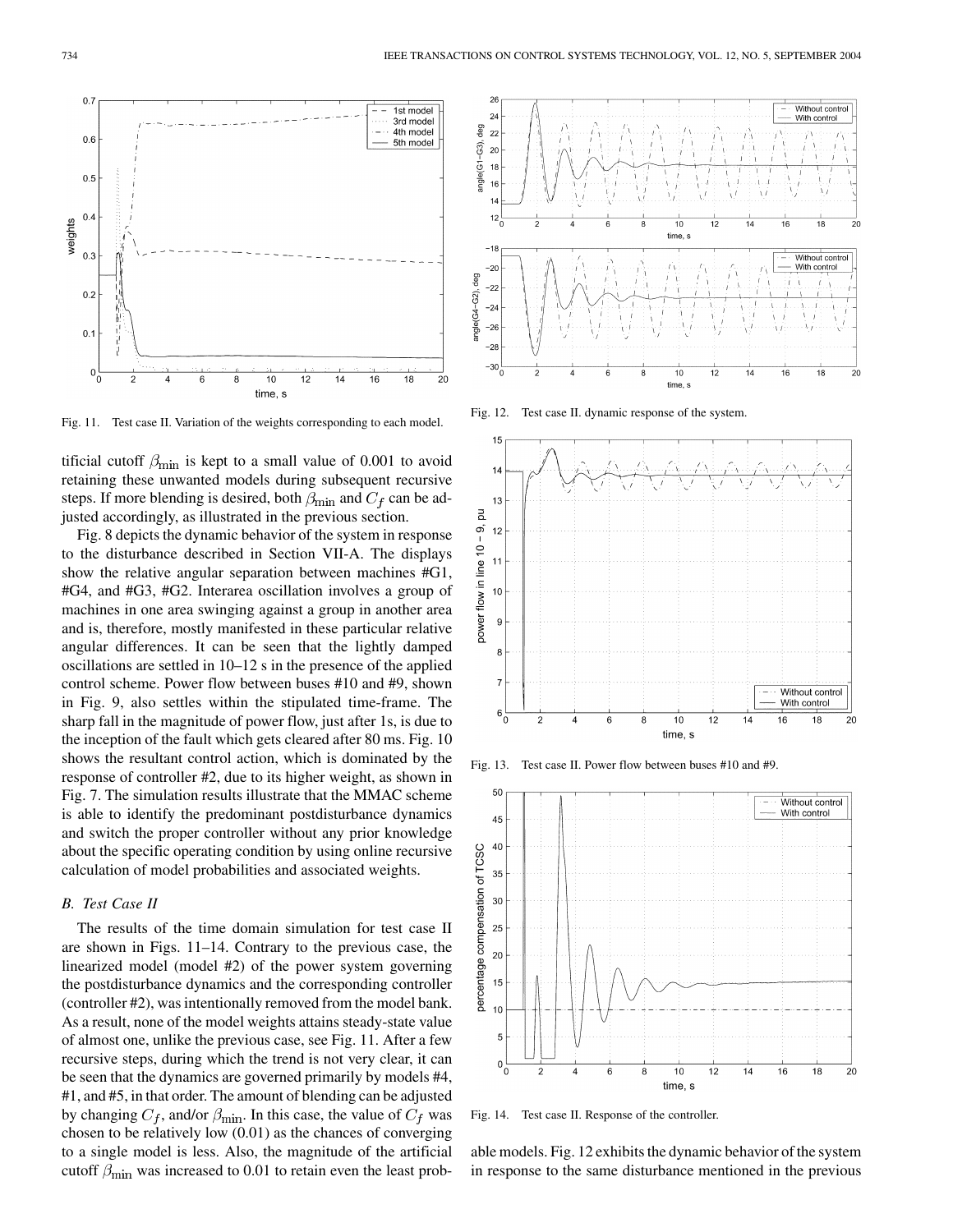<span id="page-8-0"></span>case. It can be seen that the lightly damped interarea oscillations are settled in 10–12 s. Power flow between buses #10 and #9, shown in Fig. 13, also settles within the specified time. Fig. 14 shows the resultant control action, which is dominated by the response of controllers #4, #1, and #5 due to their relatively higher weights, as shown in Fig. 11. The simulation results illustrate that, even though the actual model governing the response of the system after the disturbance is absent, the MMAC scheme is able to properly blend the control moves of the remaining controllers and still maintain reasonably similar performance. In fact, no noticeable deterioration can be observed in terms of performance in Fig. 12, when compared with Fig. 8. During the fault, the dynamics of the system is represented in a more realistic way by a combination of several models rather than a single model. This is particularly encouraging as it makes the MMAC scheme a reasonable candidate for application in large practical power systems, where the chances of convergence to a single model are remote, as described earlier.

#### X. CONCLUSION

In this paper, we have demonstrated the application of multiple-model adaptive control scheme for robust damping of interarea oscillations in power system using a TCSC. The lack of robustness of the conventional controllers under varying operating conditions is demonstrated underlying the motivation behind adopting such an adaptive strategy. A recursive Bayesian approach is used for computing the current probability of each model representing the actual system response and the results are used to determine the subsequent control move. The control output of each individual controller is assigned a weight based on the computed probability of each model and the resulting control action is the probability-weighted average of the control moves of individual controllers. The algorithm is shown to work satisfactorily for the study system under two different test cases where the model corresponding to the postdisturbance behavior is either present or not present in the model bank. When the model is present, the recursive Bayesian approach is able to identify the proper model within a few iterative steps and switch the appropriate controller accordingly. On the other hand, when the exact model is removed from the bank, the scheme performs proper blending of the remaining control moves to achieve reasonably similar performance as before. This highlights the potential applicability of the MMAC scheme for large practical power system where the dynamics are unlikely to be governed by a single model. Under such situation, the key to the success of the MMAC scheme is the rate of convergence of the probabilities, which in turn, is governed by the proper choice of convergence factor  $C_f$  and artificial cutoff  $\beta_{\text{min}}$ . This paper provides a pattern of the variation of the computed weights for different values of  $C_f$  and  $\beta_{\text{min}}$  and attempts to set a tentative guideline for choosing them, depending on the situation. Currently, we are working on large practical power system models, where, even though the choice of these parameters is more involved

depending on the degree of uncertainty, the basic guideline remains the same.

#### ACKNOWLEDGMENT

The authors gratefully acknowledge the ideas and suggestions received from S. Rakovic, Dr. A. C. Zolotas, Dr. I. M. Jaimoukha, and Dr. T. C. Green during this research.

#### **REFERENCES**

- [1] *CIGRE Special Publication 38.01.07*, Tech. Brochure 111, 1996.
- [2] M. Klein, G. Rogers, and P. Kundur, "A fundamental study of inter-area oscillations in power systems," *IEEE Trans. Power Syst.*, vol. 6, pp. 914–921, Aug. 1991.
- [3] P. Kundur, *Power System Stability and Control*. New York: McGraw-Hill, 1994.
- [4] O. Malik, G. Hope, and V. Ramanujan, "Real time model reference adaptive control of synchronous machine excitation," in *Proc. IEEE PES Winter Meeting*, vol. 178, New York, 1976, pp. 297–304.
- [5] N. Pahalawaththa, G. Hope, and O. Malik, "Multivariable self-tuning power system stabilizer simulation and implementation studies," *IEEE Trans. Energy Conversion*, vol. 6, pp. 310–316, June 1991.
- [6] G. Bandyopadhaya and S. Prabhu, "A new apporach to adaptive power system stabilizers," *Elec. Mach. Power Syst.*, vol. 14, pp. 111–125, 1988.
- [7] D. Lainiotis, "Partitioning: A unifying framework for adaptive systems, II: Control," *Proc. IEEE*, vol. 64, pp. 1182–1198, Aug. 1976.
- [8] M. Athans, D. Castanon, K.-P. Dunn, C. Greene, W. Lee, N. Sandell, and A. Willsky, "The stochastic control of the F-8C aircraft using a multiple-model adaptive control MMAC metnod—Part I: Equilibrium flight," IEEE Trans. Automat. Contr., vol. AC-22, pp. 768-780, Oct. 1977.
- [9] W. He, H. Kaufman, and R. Roy, "Multiple-model adaptive control procedure for blood pressure control," *IEEE Trans. Biomed. Eng.*, vol. BME-33, pp. 10–19, Jan. 1986.
- [10] J. Martin, A. Schneider, and N. Smith, "Multiple-model adaptive control of blood pressure using sodium nitroprusside," *IEEE Trans. Biomed. Eng.*, vol. BME-34, pp. 603–611, Aug. 1987.
- [11] R. Rao, B. Aufderheide, and B. Bequette, "Experimental studies on multiple-model predictive control for automated regulation of hemo-dynamic variables," *IEEE Trans. Biomed. Eng.*, vol. 50, pp. 277–288, Mar. 2003.
- [12] P. Sauer and M. Pai, *Power System Dynamics and Stability*. Englewood Cliffs, NJ: Prentice-Hall, 1998.
- [13] N. Hingorani and L. Gyugyi, *Understanding FACTS*. Piscataway, NJ: IEEE Press, 2000.
- [14] M. Noroozian, L. Angquist, M. Gandhari, and G. Andersson, "Use of UPFC for optimal power flow control," *IEEE Trans. Power Delivery*, vol. 12, pp. 1629–1634, Oct. 1997.
- [15] C. Yu, R. Roy, H. Kaufman, and B. Bequette, "Mutiple-model adaptive predictive control of mean arterial pressure and cardiac output," *IEEE Trans. Biomed. Eng.*, vol. 39, pp. 765–778, Aug. 1992.
- [16] B. Kuo and F. Golnaraghi, *Automatic Control Systems*. New York: Wiley, 2003.



**Balarko Chaudhuri** (S'02) received the B.E.E. degree (Hons.) from Jadavpur University, Calcutta, India, in 2000 and the M.Tech. degree from the Indian Institute of Technology, Kanpur, India, in 2002. He is currently working toward the Ph.D. degree in the Control and Power Group, Imperial College London, London, U.K.